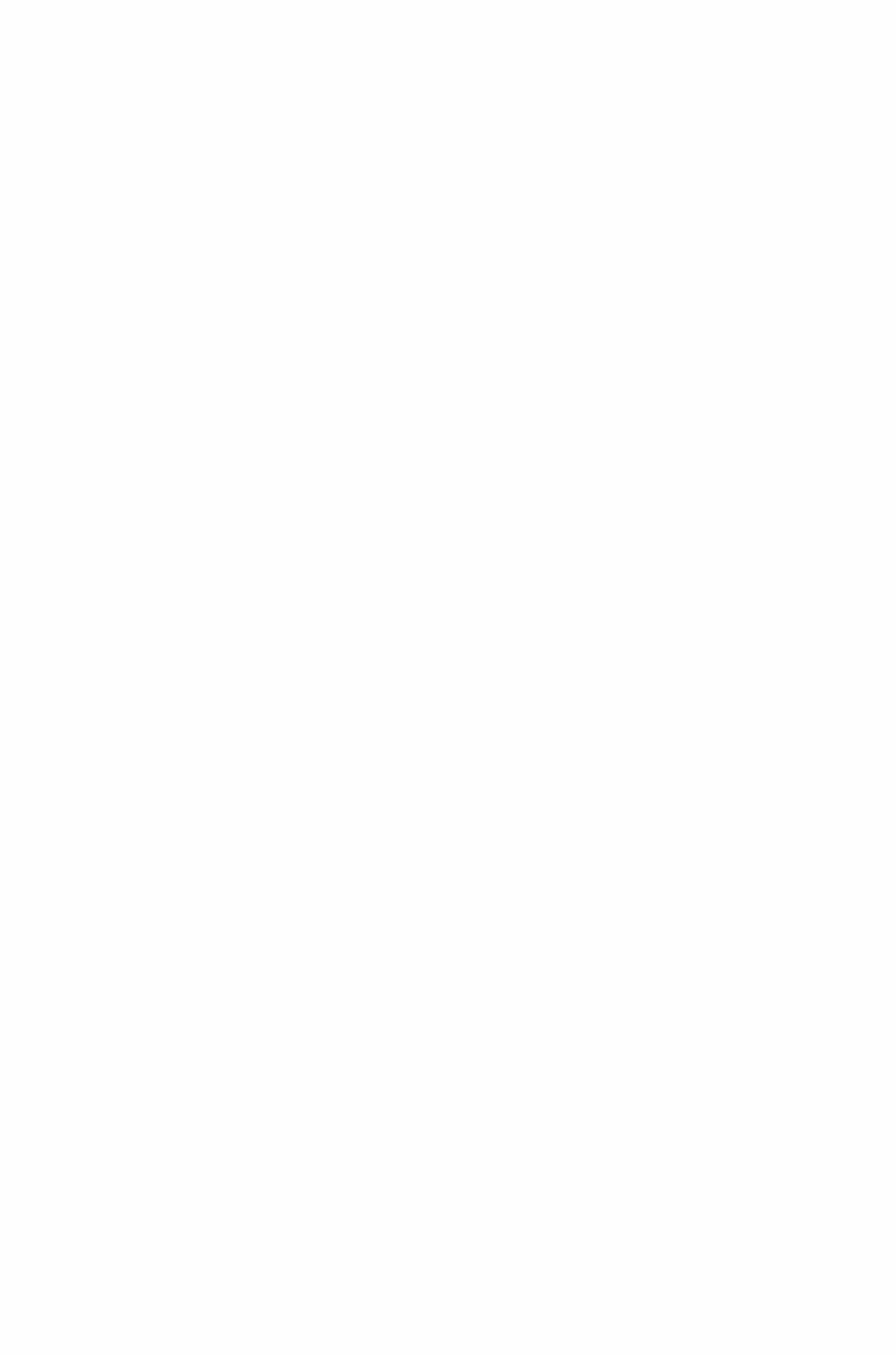# OLIVET NAZARENE COLLEGE The President's Dinner **LUDWIG CENTER** Monday, August 23, 1976 6:30 p.m.

## MENU

Citrus-tomato Punch Bowl **Crackers** Table d'hote The President's Delight Salad Fresh Strawberry Dressing Roast Prime Sirloin of Beef Whipped Horseradish Glazed Carrots Chef's Potatoes Hot Coffee Iced Tea Candlelight Dessert Table Silver Nut Cups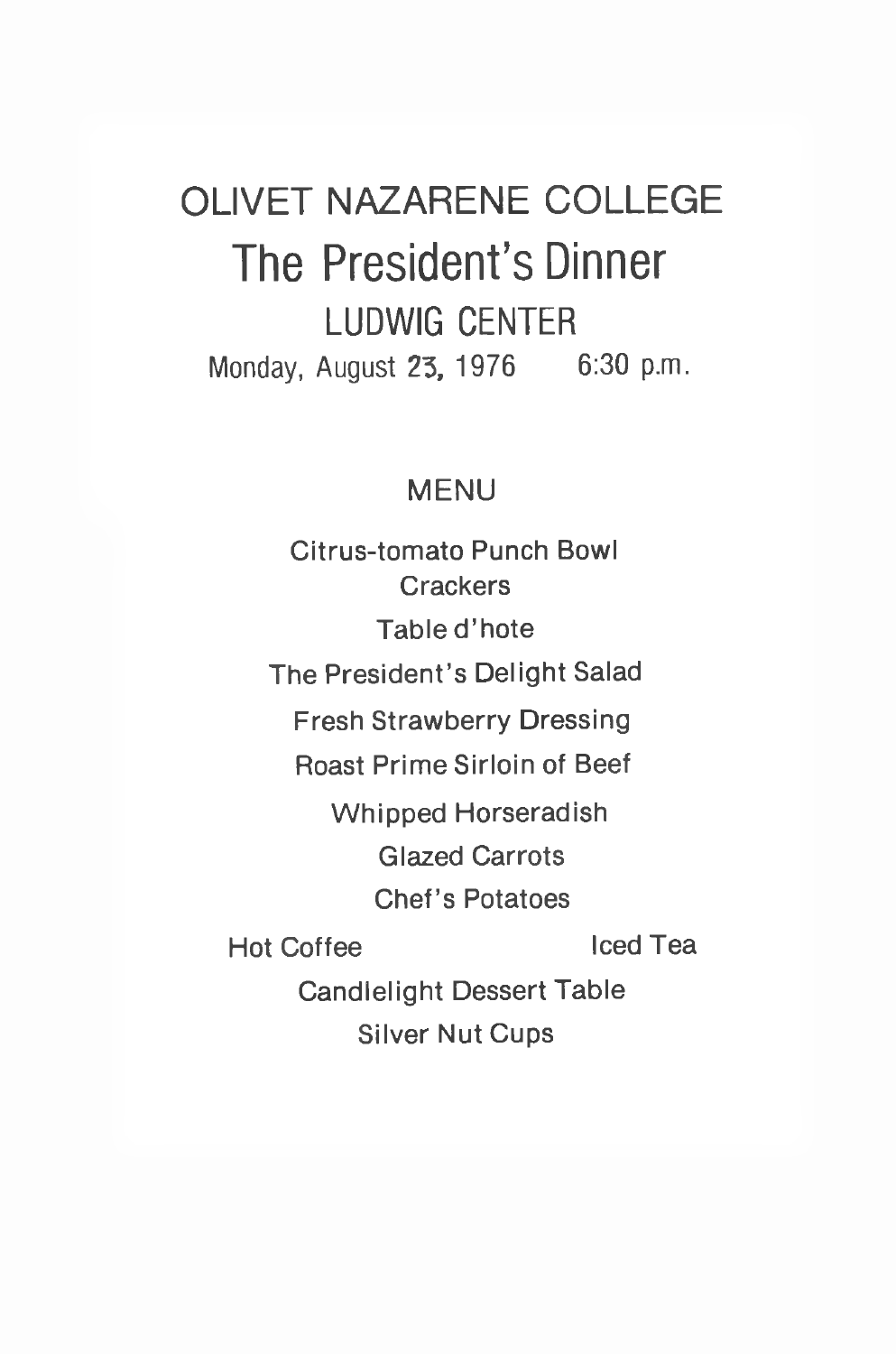## PLAN FOR THE EVENING

## Punch Bowl

Served to the Music of the Faculty Trio

#### Invocation - Pastor Bill Draper

#### Dinner

Introduction of Guests Vocal Selection - Professor Joe Noble Recognition of Faculty Achievements Staff Recognitions Presentation of Awards Introduction of New Faculty

> The President's Address Leslie Parrott, PhD.

Greetings and Remarks - Dr. E. W. Martin Chairman, Board of Trustees

## The Alma Mater

#### Benediction - Dr. George Scutt District Superintendent, Northwest Indiana

#### **APPRECIATIONS**

To The Faculty Trio - Jewell Grothaus, Harlow and Harriet Hopkins To The Resident Assistants for Table Service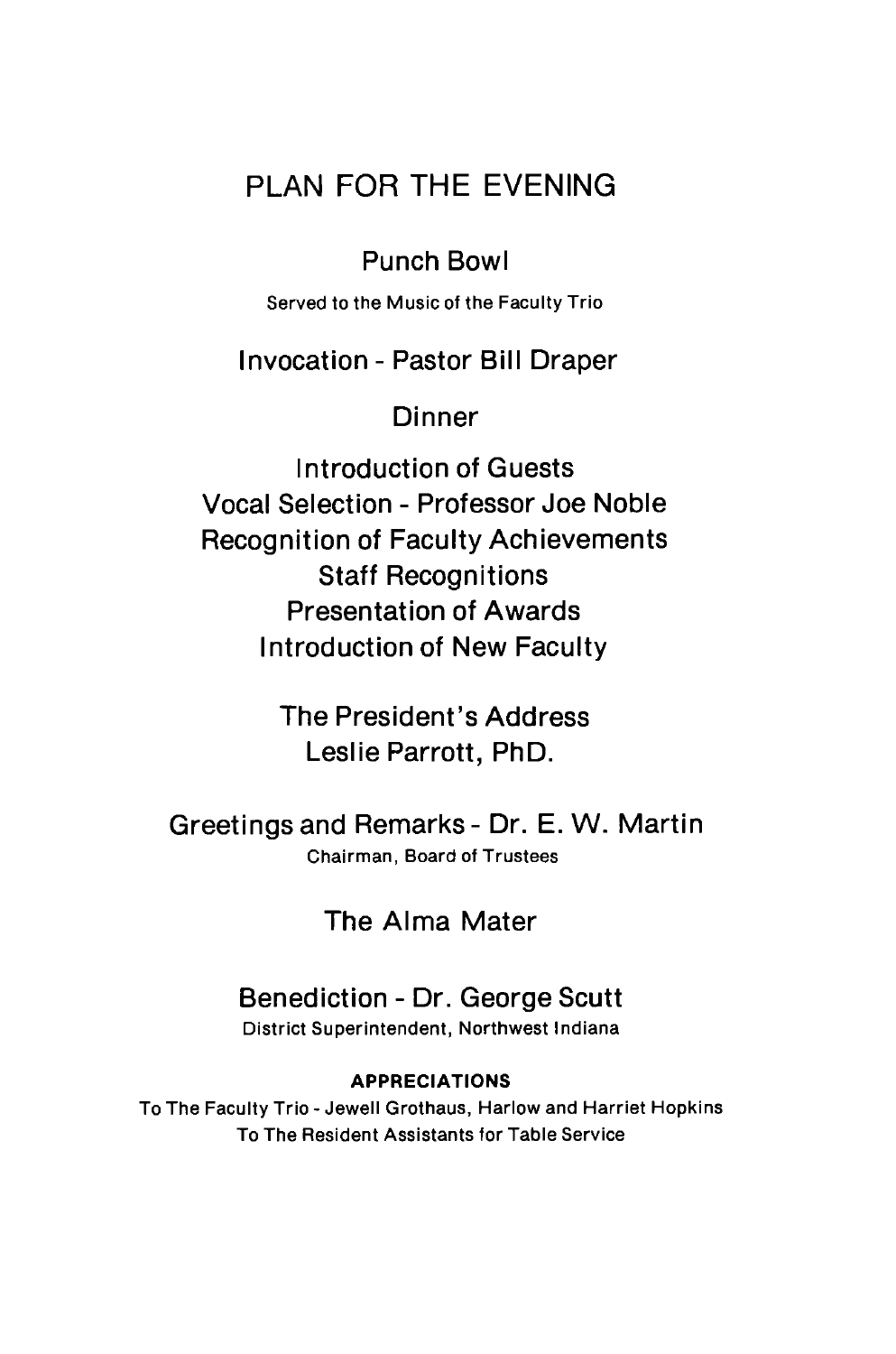#### FACULTY ACHIEVEMENTS OF SPECIAL NOTE

August 23, 19 76

The following faculty members are recommended for prizes and/or special recognition.

I. BOOKS PUBLISHED

| David Atkinson | Probability and Statistics, co-author,<br>Stipes Publishing Company, July, 1976.                                                                                                          |
|----------------|-------------------------------------------------------------------------------------------------------------------------------------------------------------------------------------------|
| Ivor Newsham   | Calculus-Based General Physics (CBP),<br>co-author along with 14 others of study<br>modules for calculus-based general physics,<br>Funded by NSF, published by University of<br>Nebraska. |
| Joseph Nielson | Final Chapter in book on the Christian<br>Family, Nazarene Publishing House.                                                                                                              |

#### William Tromble Chairman of Music Committee, Hymns of Faith and Life, Light and Life Press and The Wesley Press.

#### II. SCHOLARLY ARTICLES PUBLISHED

| David Atkinson | "Radical New Way to Teach Probability and<br>Statistics," co-author, American Mathematical<br>Monthly.                                                                                                                                   |
|----------------|------------------------------------------------------------------------------------------------------------------------------------------------------------------------------------------------------------------------------------------|
| Galen Boehme   | "Teaching About Religion Through the Language<br>Arts," Kansas English, February, 1976.                                                                                                                                                  |
|                | "Book Review of Roland Bartel's Biblical<br>Images in Literature," presented to Public<br>Education Religious Studies Center, Wright<br>State University.                                                                                |
| Larry Ferren   | "Monoanion Inhibition and <sup>35</sup> C1 Nuclear Magnetic<br>Resonance Studies of Renal Dipeptidase,"<br>Ferren, L.G., Ward, R.L., Campbell, B.J.,<br>Biochemistry, 14, 5280 (1975).                                                   |
| Max Reams      | "Rate of Carbon Dioxide Loss and Calcite -<br>Aragonite Deposition in Caves," in<br>Proceedings of the Fourth Conference on<br>Karst Geology and Hydrology, p. 179-182,<br>Published by West Virginia Geological and<br>Economic Survey. |
| Franklyn Wise  | "Behavior Modification and Christian<br>Education," CAPS Bulletin, Vol. 1, #2.                                                                                                                                                           |
| Harlow Hopkins | Album, "Some Bright Morning" Clarinet Soloist.                                                                                                                                                                                           |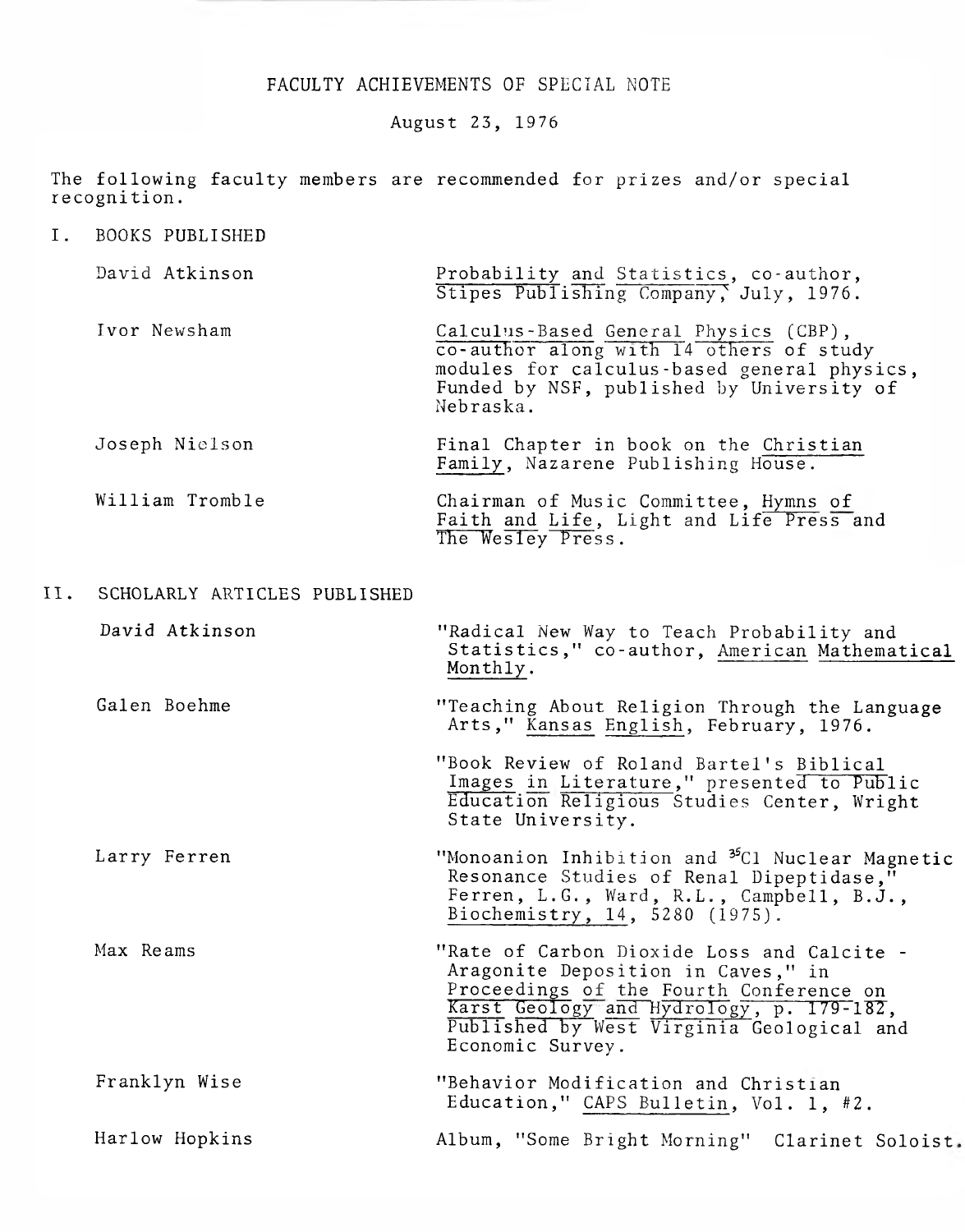| TII. | AND RECITALS    | PARTICIPATION IN SCHOLARLY PROGRAMS, UNPUBLISHED SCHOLARLY PAPERS,                                                                                                                                                                                                                                             |
|------|-----------------|----------------------------------------------------------------------------------------------------------------------------------------------------------------------------------------------------------------------------------------------------------------------------------------------------------------|
|      | David Atkinson  | Speaker in two workshops at University<br>of Illinois.                                                                                                                                                                                                                                                         |
|      | William Bell    | Dissertation - "A Phenomenal Field Theory<br>Interpretation of Paul's<br>Doctrine of Man in Romans."<br>Seminar leader - "Parent Effectiveness<br>Seminars" 8 weeks.                                                                                                                                           |
|      | Galen Boehme    | Panel Moderator, "The Circular Essay,"<br>Illinois Association of Teachers of English<br>Annual meeting.<br>"The Teaching About Religion Through the<br>Language Arts Classroom," paper presented<br>at Conference on Christianity and Literature,<br>May, 1976.                                               |
|      | George Dunbar   | Choral Workshops - Valparaiso                                                                                                                                                                                                                                                                                  |
|      | Alice Edwards   | Lecture Recital on Early American Piano<br>Music given to the Kankakee Chapter of<br>American Guild of Organists.                                                                                                                                                                                              |
|      | Henry Engbrecht | Luncheon speaker for Kankakee Valley National<br>Secretaries Association.                                                                                                                                                                                                                                      |
|      | Jack Furbee     | Articles - Piagetian Self Instructional<br>Program (PSIP)                                                                                                                                                                                                                                                      |
|      |                 | Adlerian Self Instructional<br>Program (ASIP)                                                                                                                                                                                                                                                                  |
|      | Robert Hayes    | "The Antioxidant Activity of Soybean Flour<br>and Derivatives" by R. E. Hayes, G. N.<br>Bookwalter, and E. B. Bagley, a paper pre-<br>sented as part of symposium: Stability of<br>Cerials, Oilseeds and Formulated Brends at<br>Annual Meeting, Institute of Food Technolo-<br>gists, California, June, 1976. |
|      |                 | Research Associate, Northern Regional Research<br>Laboratory, U.S. Department of Agriculture,<br>Summer, 1976.                                                                                                                                                                                                 |
|      | Lettie Howe     | Leader in Dietary Inservice Programs:<br>Watseka-8; Sheldon-6; Kankakee-10.                                                                                                                                                                                                                                    |
|      | John Marangu    | Seminar - International Center for Insect<br>Physiology and Ecology at Nairobi,<br>Kenya.                                                                                                                                                                                                                      |
|      |                 | Panelist - World Food Conference, Ames, Iowa.                                                                                                                                                                                                                                                                  |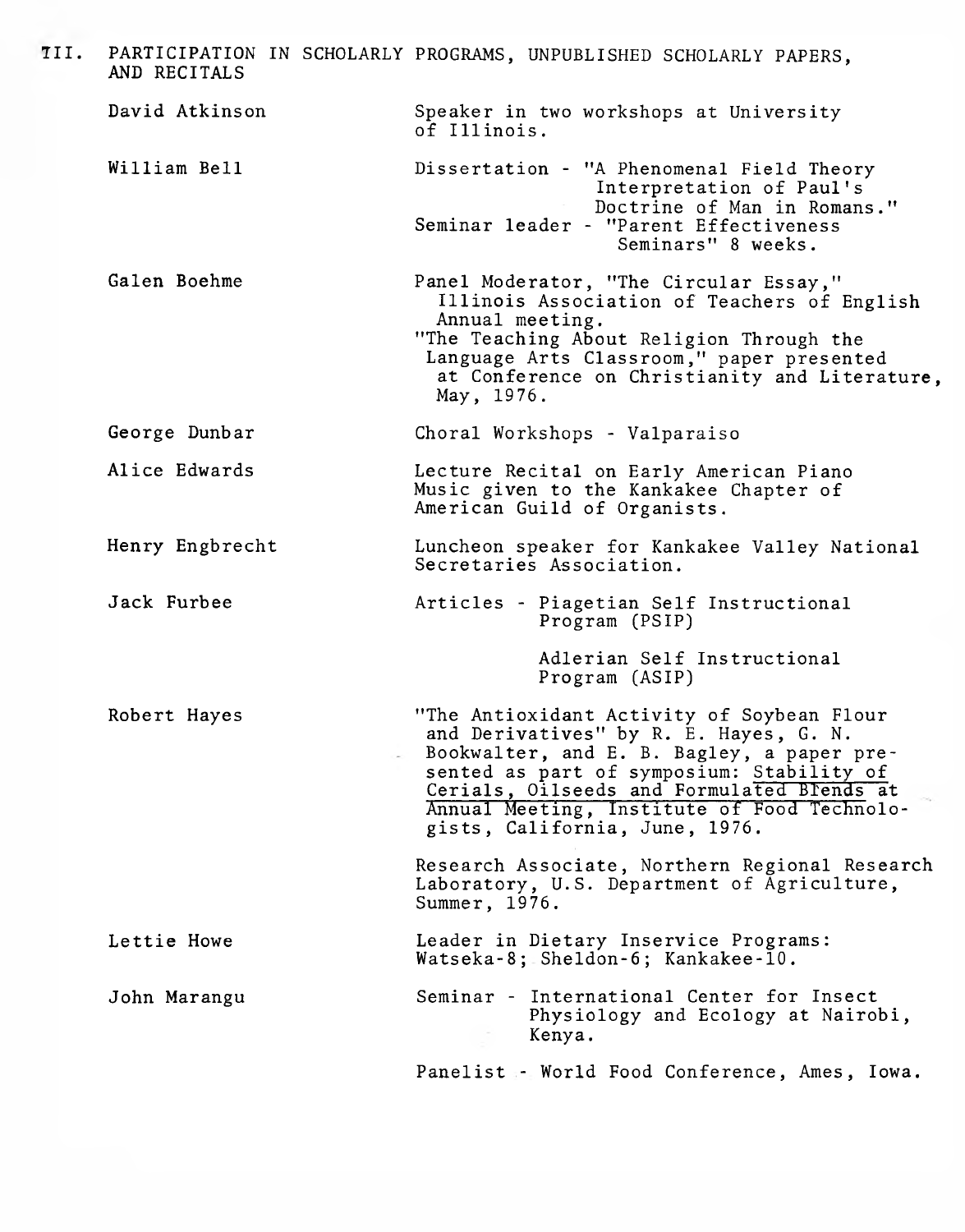| Marjorie Mayo   | Workshop on Reading - Reddick<br>Workshop on Self Concept - Title III<br>Workshop on Social Studies - Catholic Teachers<br>Workshop on Motivation - Teacher Aides-Kankake<br>Early Childhood Workshop - Joliet |
|-----------------|----------------------------------------------------------------------------------------------------------------------------------------------------------------------------------------------------------------|
|                 | Early Childhood Workshop (2) District Nursery<br>School Association                                                                                                                                            |
| Ruth Moore      | Speaker for Writers Club Workshop                                                                                                                                                                              |
| Terry MacKay    | Lecture on Inflation - Commerce Club of<br>Kankakee                                                                                                                                                            |
| Stephen Nielson | Piano Workshop - Cedarville College, Ohio                                                                                                                                                                      |
| Max Reams       | "Glaciers" - presented to Kankakee County<br>Rock and Gem Club and Calvary Bible Church.                                                                                                                       |
|                 | "Geology of the Black Hills" - presented to<br>Watseka Rock and Gem Club.                                                                                                                                      |
| Carolyn Rohe    | Panel Member - Current Trends in Nursing<br>Education - Inservice Education, Riverside<br>Hospital.                                                                                                            |
| David Skinner   | Presented workshop on "Metrics" at Reddick<br>High School.                                                                                                                                                     |
| Gary Streit     | Consultant at Conference on English Education,<br>"Preparing English Teachers Today for<br>Tomorrow's Schools."                                                                                                |
| Harry Westfall  | 5 Metric System of Measurement Workshops                                                                                                                                                                       |
|                 | Right to Read Workshop at Kankakee Library                                                                                                                                                                     |
| Franklyn Wise   | Paper to Social Science Faculty, Wheaton<br>College on "Philosophical & Theological<br>Issues of Behavior Modification."                                                                                       |
|                 | Paper on Behavior Modification to Association<br>of Professor's and Researchers in Religious<br>Education, November, 1975 in Philadelphia.                                                                     |
|                 | Reacted to paper on Integration of Psychology<br>and Theology at National Conference of<br>Research in Mental Health & Rel. BEH, Atlanta,<br>Georgia.                                                          |
|                 | Paper - "The Implications of The Natural<br>Superiority of Women for Religious<br>Education," CAPS Convention, Santa<br>Barbara, California.                                                                   |
| Jack Furbee     | "Reaching the Disadvantaged Through C.E.T.A."<br>Case Study: Pembroke Alternative School.                                                                                                                      |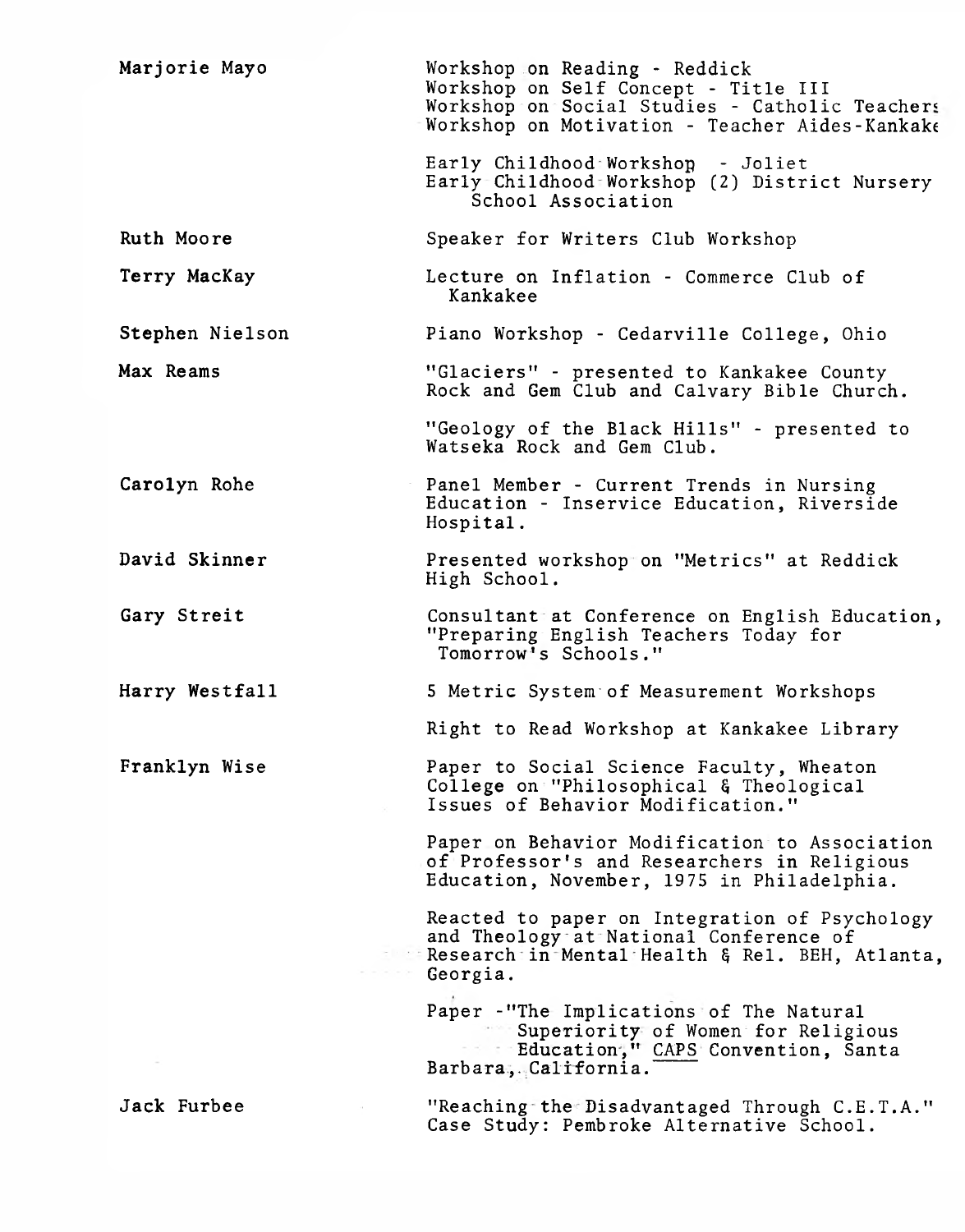| Alice Edwards   | Recitai |                                         |
|-----------------|---------|-----------------------------------------|
| Harlow Hopkins  | Recital | (Section III continued on<br>last page) |
| Stephen Nielson | Recital |                                         |

**State** 

IV. ARTICLES IN CHURCH PUBLICATIONS

| Lowell Flint                  | "Sanctification as Wholeness of Personalit<br>The Wesleyan Advocate.                         |
|-------------------------------|----------------------------------------------------------------------------------------------|
| Jack Furbee                   | "Children: The Challenge," Christian Teacho<br>May-June, 1976.                               |
|                               | "Board Forum," Christian Teacher, May-June,<br>1976.                                         |
| Joseph Nielson                | 5 articles in Teens Today, Nazarene Sunday<br>School Publication.                            |
|                               | 2 articles in Preacher's Magazine, Nazarene<br>Publishing House.                             |
| Debbie Salter                 | Primary Teacher - one month's lessons pub-<br>Iished May, 1976.                              |
|                               | Senior High Insights, June, July, August, 19                                                 |
| J. Ottis Sayes                | 13 "Lesson Expositions" Adult Bible Teacher,<br>Pupil. December, January, February, 1975-76. |
| Franklyn Wise                 | "How Am I Doing?" Edge, June, July, August,<br>1975.                                         |
|                               | "Aligning Our Aims," Edge, September, Octobe<br>November, 1975.                              |
|                               | "Developing Conscience," Edge, December,<br>January, February, 1975-76.                      |
|                               | "On Loving Teaching," Edge, March, April,<br>May, 1976.                                      |
| ADVANCED DEGREES EARNED<br>V. |                                                                                              |

| David Atkinson    | Ph.D.   |
|-------------------|---------|
| Alfred Lilienthal | D. Min. |

VI. PROMOTIONS IN RANK

| David Atkinson    | To Associate Professor |
|-------------------|------------------------|
| William Bell      | To Associate Professor |
| Clarence Grothaus | Professor Emeritus     |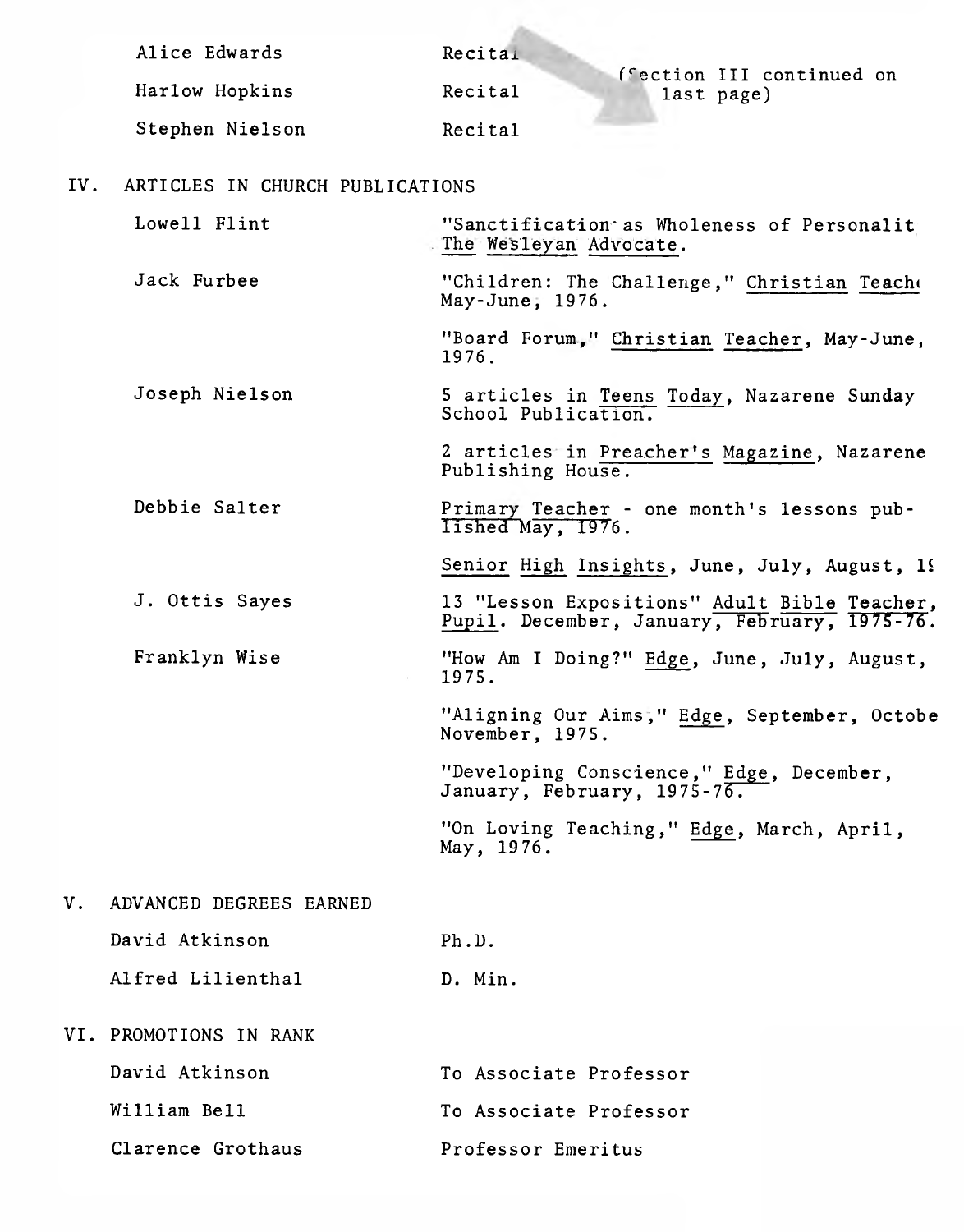| F. O. Parr                  | Professor Emeritus                                                                                                                                                       |
|-----------------------------|--------------------------------------------------------------------------------------------------------------------------------------------------------------------------|
| Debbie Salter               | To Assistant Professor                                                                                                                                                   |
| Dwight J. Strickler         | Professor-Emeritus                                                                                                                                                       |
| VII.<br>ELECTED TO TENURE   |                                                                                                                                                                          |
| Joseph Nielson              |                                                                                                                                                                          |
| George Dunbar               |                                                                                                                                                                          |
| Donald Elliott              |                                                                                                                                                                          |
| VIII. PERSONAL RECOGNITIONS |                                                                                                                                                                          |
| William Beaney              | President - MelRey, Park Villa, Arrowhead<br>Hills Improvement Association.                                                                                              |
| Galen Boehme                | Member of Olivet-Franklin Tutoring Board<br>of Directors                                                                                                                 |
| Curtis Brady                | Member, Comprehensive Health Planning<br>Commission <sup>1</sup> - Kankakee, Will and Grundy Counties                                                                    |
| Harvey Collins              | Landscape painting lecture and demonstration,<br>Kankakee Art League.                                                                                                    |
|                             | Judge, Illinois Bell Telephone Regional Art<br>Competition.                                                                                                              |
|                             | Judge, Kankakee Community College Spring Art<br>Show.                                                                                                                    |
| Harry Fulton                | National Science Foundation Grant for Pre-<br>College Education in Science Implementation.                                                                               |
|                             | Education Consultant to Riverside Hospital                                                                                                                               |
|                             | Elementary Science Consultant to Bradley<br>Elementary School District.                                                                                                  |
| Jack Furbee                 | Kappa Delta Pi "Compatriot in Education Award,"<br>1976.                                                                                                                 |
|                             | Bourbonnais District 53 Board of Education                                                                                                                               |
|                             | Church Board, College Church                                                                                                                                             |
| Robert Hayes                | "How Can the New Food Labels Help You," a<br>double presentation given as part of "Food Day'<br>program, sponsored by Kankakee Community Action<br>Program, April, 1976. |
| Harlow Hopkins              | Church Board, College Church                                                                                                                                             |
|                             | Judged marching-bands for Thanksgiving Parade<br>in Kankakee.                                                                                                            |
|                             |                                                                                                                                                                          |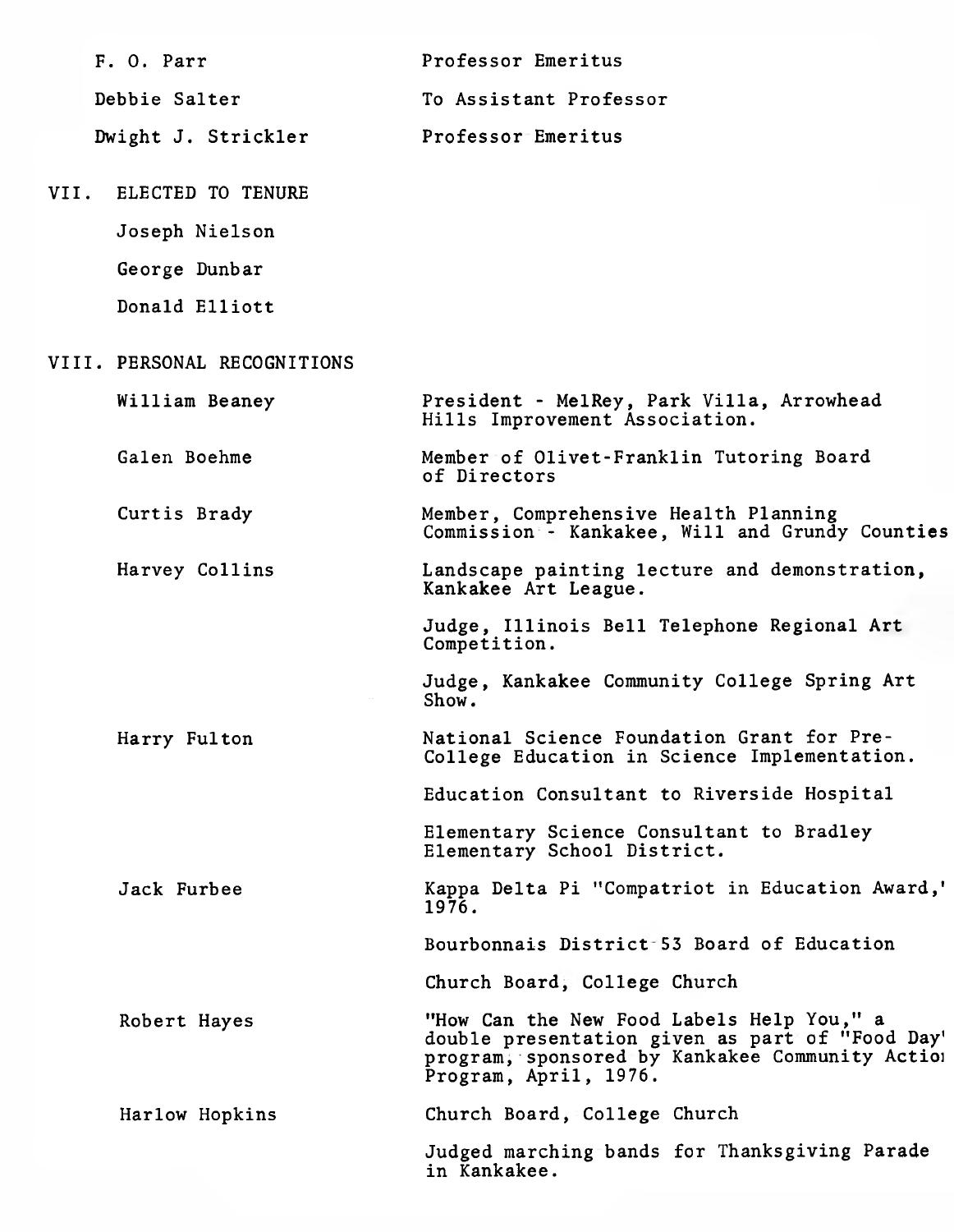| Harlow Hopkins  | Judged High School solo and ensemble con-<br>test at McNamara High School in March.                    |
|-----------------|--------------------------------------------------------------------------------------------------------|
| Lettie Howe     | Member of Illinois Committee serving interests<br>of the International Home Economics Federation.      |
| Bill Isaacs     | Member, Vision Unlimited                                                                               |
|                 | Member, Board of Directors of local Prairie<br>State Chapter for National Foundation for the<br>Blind. |
| Gunnell Jorden  | Church Board, College Church                                                                           |
| Charlotte Keck  | Board Member, District 17, Illinois Nurses<br>Association.                                             |
| Billie Matheny  | Kappa Delta Pi - 1976 Educators for Bicenten-<br>nial Year -"Compatriots in Education, 1976."          |
| Lloyd Mitten    | Received 35 year membership pin award from<br>Kiwanis Club of Kankakee.                                |
|                 | Chairman, Supervisory Committee, Central<br>Educational Zone Credit Union.                             |
| Jewell Monroe   | Member of Bicentennial Committee, District<br>Nurses Association.                                      |
|                 | Member of Nursing Audit Committee, Riverside<br>Hospital.                                              |
| Norman Moore    | Treasurer, Chicago Central District                                                                    |
|                 | Church Secretary, College Church                                                                       |
| Ray Moore       | Church Board, College Church                                                                           |
| Lottie Phillips | Member, North Central Evaluation Team:                                                                 |
|                 | Clifton Central High School, Clifton, Ill.<br>Bradley-Bourbonnais H.S., Bradley, Ill.<br>天 朝 一         |
| Max Reams       | "What Every Father Owes his Son," given to<br>Methodist men's and boy's group.                         |
| Esther Roberts  | Received teaching certificate in Machine<br>Shorthand.                                                 |
|                 | District N:W.M:S: Treasurer, Chicago Central<br>District.                                              |
| Carolyn Rohe    | Member, Illinois Council of Deans and Directors<br>of Baccalaureate and Higher Degree Programs.        |
| Anita Saldeen   | Member, Program Committee, District 17, Illinois<br>Nurses Association.                                |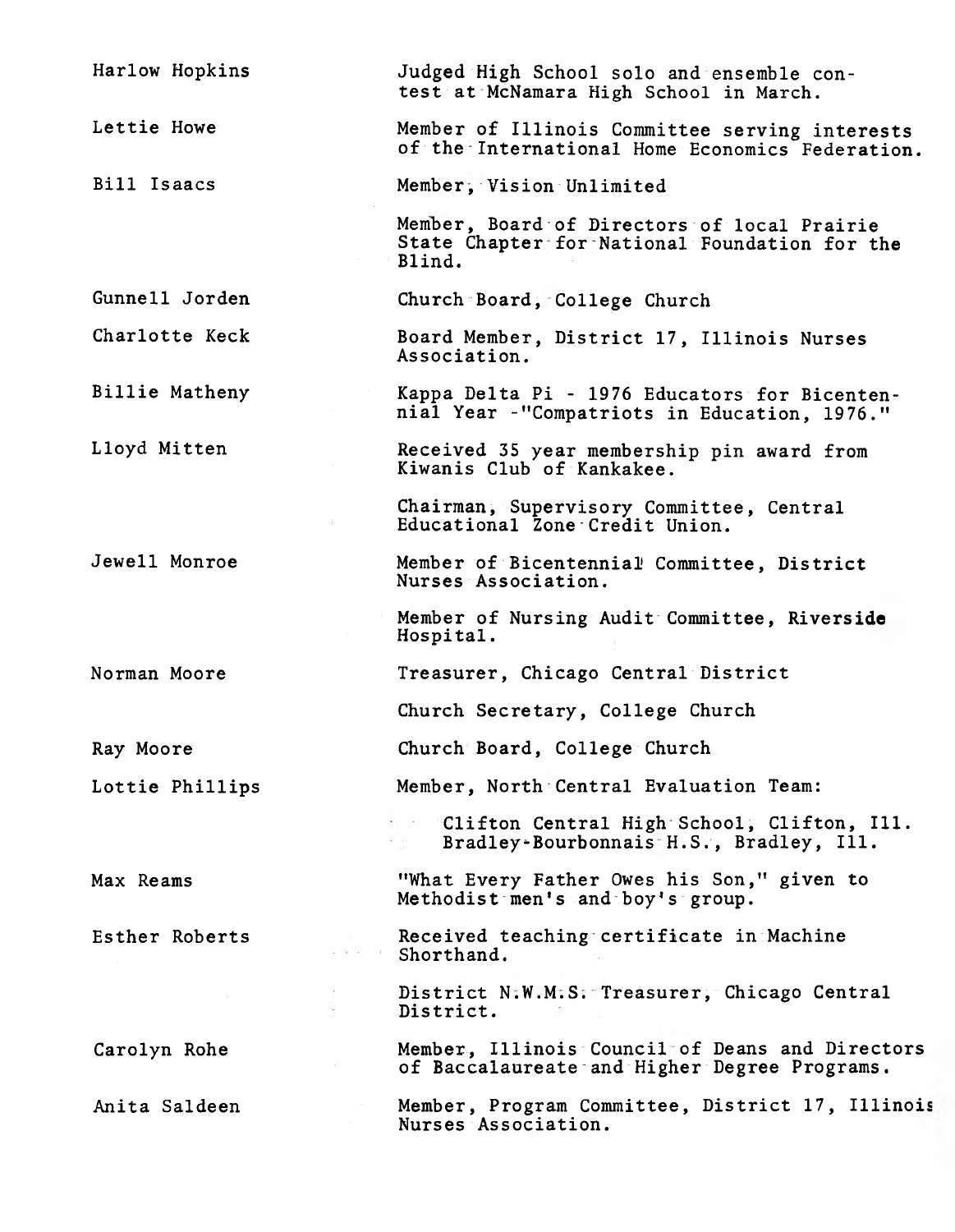| Esther Salzman                   | Member, Kankakee Consortium for Continuing<br>Education in Nursing.                                                                                                                                              |  |
|----------------------------------|------------------------------------------------------------------------------------------------------------------------------------------------------------------------------------------------------------------|--|
| J. Ottis Sayes                   | Guest Professor - Point Loma College, Winter<br>Term, $1976 - (2 course)$                                                                                                                                        |  |
|                                  | Facilitator for group meeting, Nazarene<br>Theology Conference.                                                                                                                                                  |  |
| Willis Snowbarger                | President, General Board, Church of Nazarene                                                                                                                                                                     |  |
|                                  | Secretary, District Advisory Board, Chicago<br>Central District                                                                                                                                                  |  |
|                                  | Church Board, College Church                                                                                                                                                                                     |  |
| Gary Streit                      | President, Faculty Club                                                                                                                                                                                          |  |
|                                  | Church Board, College Church                                                                                                                                                                                     |  |
| Venita Thomas                    | Chairman, Bicentennial Committee, District 17,<br>Illinois Nurses Association.                                                                                                                                   |  |
| Jim Tripp                        | Church Board, College Church                                                                                                                                                                                     |  |
| Virgil Vail                      | Emergency coordinator of the Nazarene Amateur<br>Radio Fellowship of the Church of the Nazarene.                                                                                                                 |  |
|                                  | Church Board, College Church.                                                                                                                                                                                    |  |
| Harry Westfall                   | Kappa Delta Pi, "Compatriots in Education, 1976"                                                                                                                                                                 |  |
|                                  | Treasurer of Kappa Delta Pi                                                                                                                                                                                      |  |
|                                  | Sunday School Superintendent, College Church                                                                                                                                                                     |  |
| Gordon Whitten                   | Selected as National Science Foundation Faculty<br>Research Participant by the Electrical and<br>Electronics Research & Development Laboratory<br>of Gould, Inc., Rolling Meadows, Illinois for<br>Summer, 1976. |  |
| Franklyn Wise                    | Workshops in Sunday School Conventions at<br>Champaign, Detroit, Michigan; Chicago;<br>Des Moines, Iowa.                                                                                                         |  |
|                                  | Director, Kiwanis Board of Directors                                                                                                                                                                             |  |
| SPECIAL SERVICE TO THE COMMUNITY |                                                                                                                                                                                                                  |  |
| Charles Beatty                   | Bourbonnais Village Planning Commission                                                                                                                                                                          |  |
|                                  | Treasurer, School District 53                                                                                                                                                                                    |  |
|                                  | Assistant Secretary, Kankakee Rotary Club                                                                                                                                                                        |  |
| William Bell                     | President, Mental Health Center of Kankakee<br>County                                                                                                                                                            |  |
|                                  | President, Kankakee County Mental Health Council                                                                                                                                                                 |  |

IX.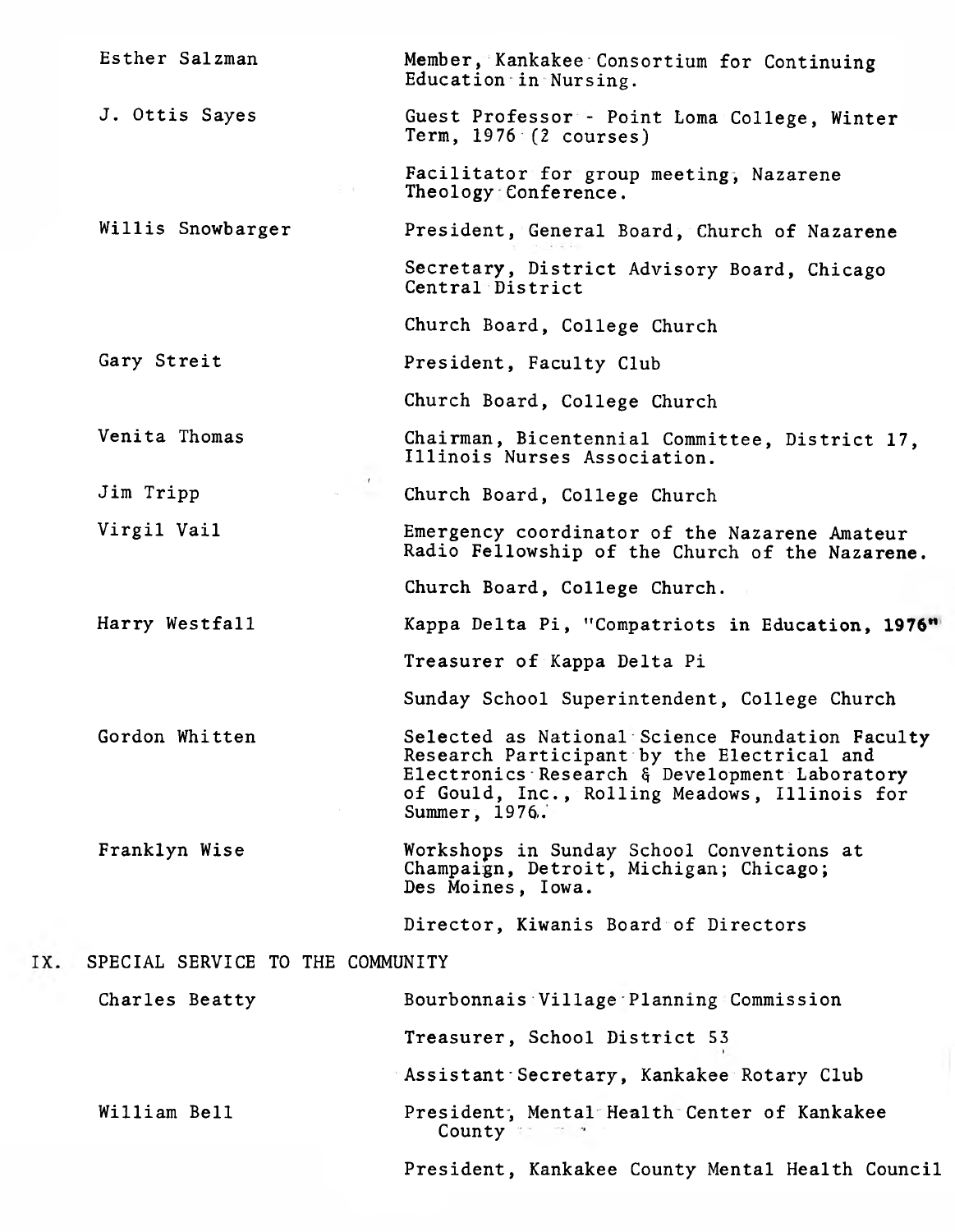| Curtis Brady      | Member, Kankakee Rotary Club                                                              |
|-------------------|-------------------------------------------------------------------------------------------|
| Harvey Collins    | Chairman, Kankakee County Bicentennial<br>Committee for the decoration of water hydrants. |
| George Dunbar     | Member, Kankakee Symphony Board                                                           |
| Lowell Flint      | Treasurer, Board of Directors, Kankakeeland<br>Community Action Program (KCAP)            |
| Clarence Grothaus | Member, Kankakee Symphony Orchestra                                                       |
| Jewell Grothaus   | Principal violist for Kankakee Symphony Orch.                                             |
| Leona Hayes       | Member, Board of Directors, Kankakee Community<br>Action Program.                         |
| Harlow Hopkins    | First clarinet - Kankakee Symphony Orchestra                                              |
| Lettie Howe       | Member, Advisory Committee, Kankakee Career<br>Center                                     |
| Marjorie Mayo     | Board Member, King Day Care Center                                                        |
| Lloyd Mitten      | Member of Deferred Gifts Committee, Riverside<br>Hospital                                 |
| Joseph Nielson    | Member of Bourbonnais Village Board                                                       |
| Stephen Nielson   | Member, Advisory Board, Kankakee Arts Council                                             |
| Carolyn Rohe      | Kankakee Consortium for Continuing Education<br>in Nursing.                               |
| Willis Snowbarger | Vice President, Kankakee Rotary Club                                                      |
|                   | President, Kankakee 20th Century Club                                                     |
| Elizabeth Tate    | Mental Health Nursing Consultant, Riverside<br>Hospital                                   |
| Jim Tripp         | Member, Board of Supervisors, Kankakee County                                             |
| William Tromble   | Principal Trombone, Kankakee Symphony Orchestra                                           |
|                   | Board Member of Kankakee Community Concert<br>Association                                 |
| Harry Westfall    | Treasurer of Kankakee Right to Read                                                       |
|                   |                                                                                           |